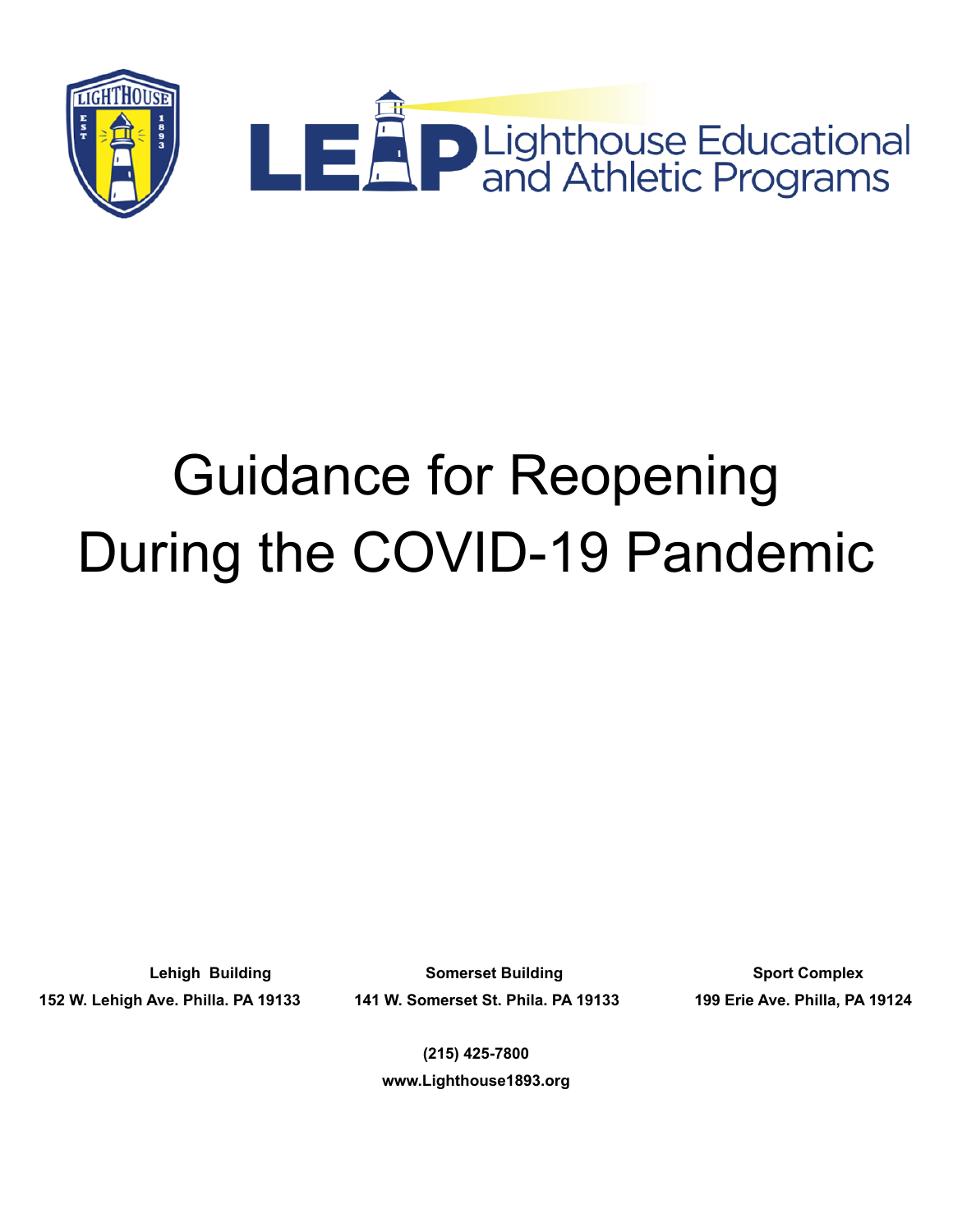# **Updated CDC Guidelines**

*This plan reflects the newest regulations in accordance with the Center for Disease Control and Prevention and is subject to change in alignment with CDC guidelines.*

**Travel Update**: As of *March 1st, 2021* all travel restrictions have been lifted in Pennsylvania. Individuals are **no longer** required to quarantine when returning to PA. However, travelers should still practice social distancing measures, wearing masks and hand-washing hygiene.

**Vaccinated Individuals:** Individuals who have been vaccinated may experience side-effects from the COVID-19 vaccine including, but not limited to, fevers, chills, muscle pains, nausea or headaches. This vaccine affects everyone differently. Individuals who experience a fever from the COVID-19 *vaccine* must:

• Stay home and return once they are 24 hours fever free

Individuals who are **not** vaccinated and experience any COVID-19 symptoms should:

- Be tested for COVID-19 and return with a negative test result
- Stay home and return when the following are true:
	- at least 10 days since the onset of symptoms AND
	- until fever-free off anti-fever medications for 3 days AND
	- symptoms are improving.

**CDC Recommendations:** *Individuals who are fully vaccinated should still avoid large gatherings and should be tested if they have been around a sick individual with COVID-19 and are currently experiencing symptoms.*

———————————————————————————————————————

**Quarantine:** The CDC has made changes to their quarantine time. On December 27th, 2021 the quarantine time was reduced from 10 days to 5. That change **does not apply** to Child Care Centers such as The Lighthouse. We are still adhering to a full 10 day quarantine in all circumstances.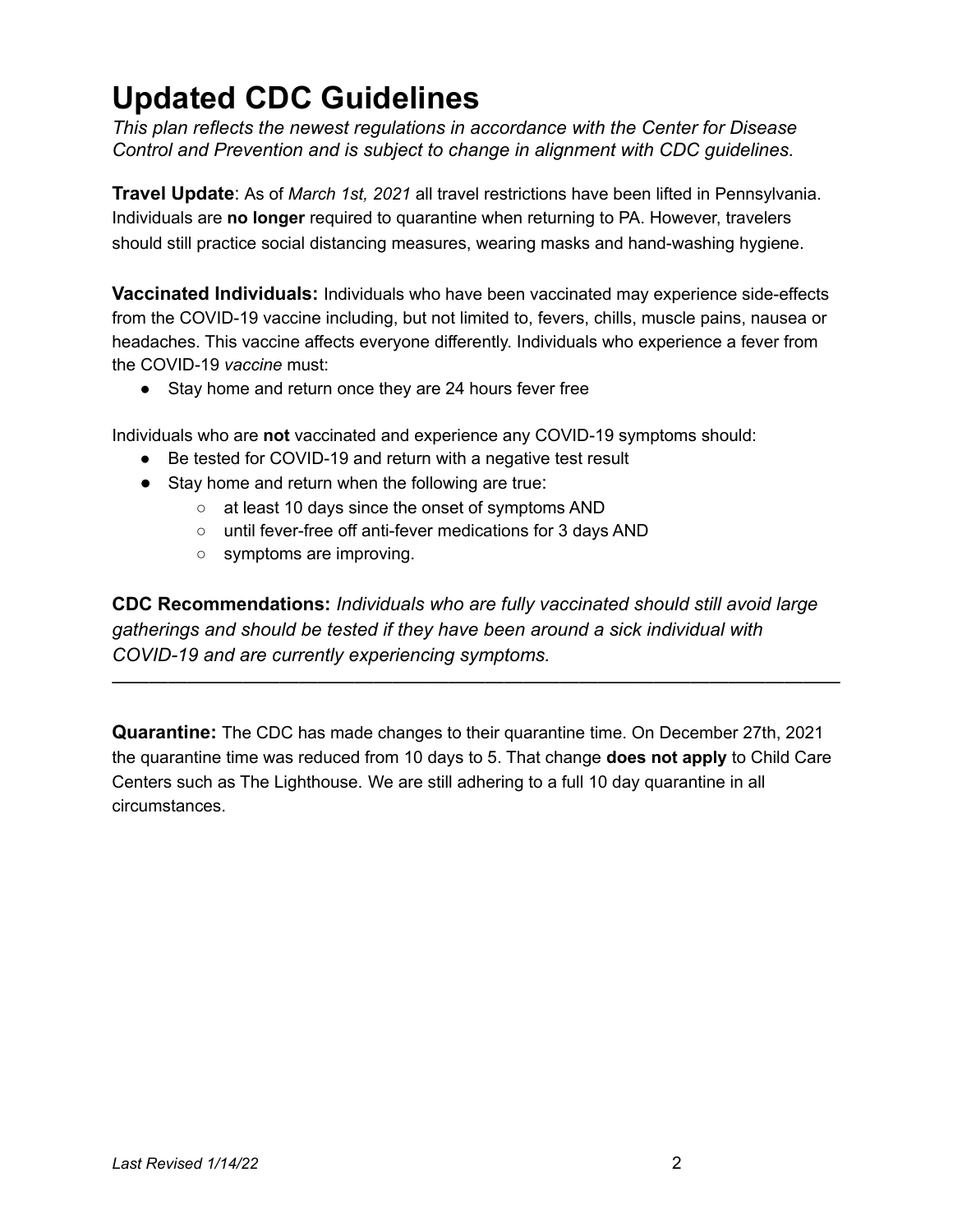# **Reopening Framework**

The Lighthouse is dedicated to prioritizing the safety and wellbeing of all Lighthouse children, youth, families and staff on-site with the guidance of the following procedures. These procedures are subject to change as we receive further guidance from our partners, the Center of Disease Control (CDC), the Office of Headstart, and State and Local licensing regulations.

# **Screening of Children and Staff Prior to Entry**

Temperature check and daily health screenings are mandatory and will be administered to staff, children, and visitors upon arrival. The Lighthouse has installed a thermal camera outside of the main entrances that will scan all children, staff and visitors. No masks, no entry. If you are sick, or feel sick you notify your immediate supervisor and stay home. No one will be admitted into the center if they are showing flu-like symptoms. Any child and staff sent home due to COVID-19 related reasons must present a doctor's note upon return.

#### **Masks/Face Coverings:**

Face masks and coverings help prevent and reduce the spread of COVID-19 when in social gatherings where social distancing measures are difficult to maintain. **All staff, children and visitors will be required to wear a mask/face covering when on-site any of our facilities.** The Lighthouse will have disposable face masks available should any staff or visitor need one. With note from the doctor, face shields will be allowed for children and adults who have chronic conditions. Should a child or staff mask need to be replaced throughout the day, The Lighthouse will have disposable masks available if need be.

- Head Start/PKC:
	- All Head Start children will be required to wear face masks in order to enter. Parents will be responsible for sending their child with a mask. The Lighthouse will have disposable masks available on site should they need to be replaced.
	- All HS staff will be required to wear face masks all day.
- Early Head Start (EHS):
	- All EHS children 2 and over will be required to wear face shields that are provided by the Lighthouse.
	- All EHS staff will be required to wear face masks **and** face shields. (Lighthouse will provide face shields to EHS staff)
	- Please see the following chart for acceptable face masks/coverings: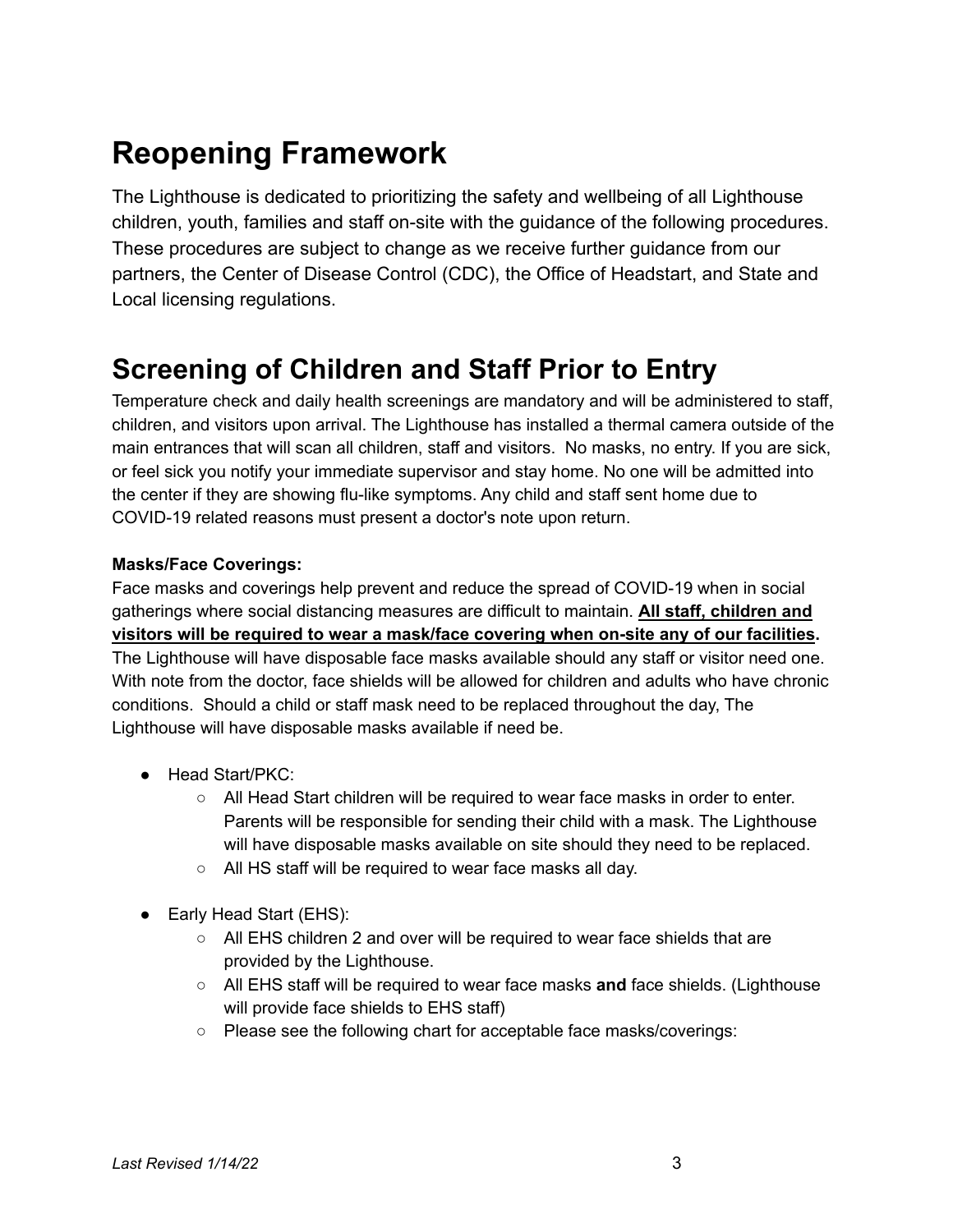| <b>Acceptable Types of Masks</b>  |                                                                                                                                                                                                                                                                  |                                                                                                                                                                                                                                                                                                                                         |                                                                                                                                                                                 |  |  |  |
|-----------------------------------|------------------------------------------------------------------------------------------------------------------------------------------------------------------------------------------------------------------------------------------------------------------|-----------------------------------------------------------------------------------------------------------------------------------------------------------------------------------------------------------------------------------------------------------------------------------------------------------------------------------------|---------------------------------------------------------------------------------------------------------------------------------------------------------------------------------|--|--|--|
| <b>Acceptable</b><br><b>Masks</b> | <b>Disposable Surgical</b><br><b>Face Mask</b>                                                                                                                                                                                                                   | <b>Cloth Mask</b>                                                                                                                                                                                                                                                                                                                       | <b>Face Shields</b>                                                                                                                                                             |  |  |  |
|                                   |                                                                                                                                                                                                                                                                  | Itterstock.com . 170236515                                                                                                                                                                                                                                                                                                              |                                                                                                                                                                                 |  |  |  |
|                                   | Fluid resistant and<br>provides the wearer<br>protection against large<br>droplets, splashes, or<br>sprays of bodily or<br>other hazardous fluids.<br>Protects the others<br>from the wearer's<br>respiratory emissions.<br>Must be discarded<br>after each use. | The CDC recommends<br>layering at least two layers<br>of fabric is key to maximize<br>your mask's filtration<br>capabilities, especially with<br>thinner fabrics.<br>Remember that the fabric<br>must be breathable since it<br>will cover your nose and<br>mouth.<br>Cloth masks are reusable<br>and should be washed<br>before reuse. | Face shields can be used<br>for those that suffer from<br>chronic conditions. They<br>must be worn properly<br>ensuring that the front and<br>sides of the face are<br>covered. |  |  |  |

*A t-shirt, towel, bandana, gaiters, or scarf tied behind the head will not be acceptable. However, this is material that can be used to create a face mask covering. Please visit the following website for instructions on how to create a face mask covering: [https://www.cdc.gov/coronavirus/2019-ncov/prevent-getting-sick/how-to-make-cloth-face-](https://www.cdc.gov/coronavirus/2019-ncov/prevent-getting-sick/how-to-make-cloth-face-covering.html)*

*[covering.html](https://www.cdc.gov/coronavirus/2019-ncov/prevent-getting-sick/how-to-make-cloth-face-covering.html)*

*Note: Masks will not be placed on babies and children younger than 2 years old, anyone who has trouble breathing or is unconscious, anyone who is incapacitated or otherwise unable to remove the cloth face-covering without assistance, or on hildren during naptime.*

#### **TEMPERATURE CHECKS:**

Every child, staff, and visitor will have their temperature checked prior to entry in our facilities. Temperatures will be taken using a Thermal Camera system and Forehead Digital Thermometer as back-up. If either child, staff or visitor has a temperature of 100.4 or higher, they must be sent home. The following options can be considered for temperature monitoring:

*Note: oral thermometers will not be used for daily on-site temperature screening.*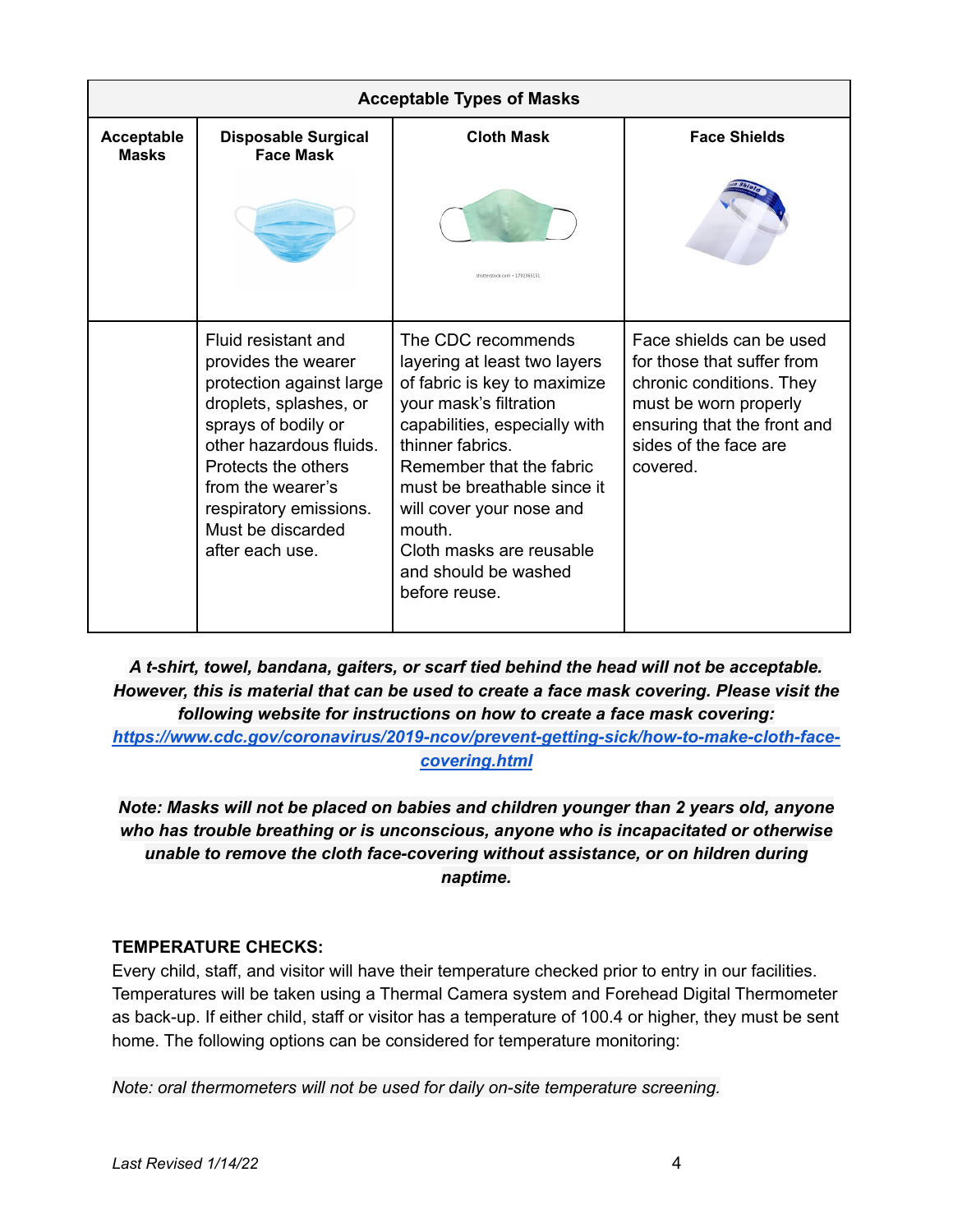#### **Daily Health Check Questionnaire:**

- **○ Staff:**
	- Prior to beginning work at our program, all staff will be asked to answer the following Daily Health Check [Questionnaire](https://docs.google.com/document/d/12VjV2BZf4hKKRR_rEHcRgF8X8_LTMehHwYEpFtINUl0/edit) and undergo temperature checks.
	- Staff who answer "no" to all questions and successfully pass the temperature check may report to work as usual.
	- Staff that either answer 'yes' to any question or fail the temperature check will be asked to return home.
	- Staff that may not enter the program shall keep in touch with their Supervisor and the Health & Safety Manager to share their health status and to determine appropriate steps to return to work.
- **○ Child:**
	- Parents will be encouraged to keep children home if they are not feeling well.
	- Daily prior to entering the center, all parents will be asked to answer the following [COVID-19](https://drive.google.com/drive/folders/18W3jqCrNDe5Q2ttg7VeHX_LHMAqJcWX0) Screening Tool and temperatures will be taken.
	- Parents/Guardians who answer "no" to all questions and successfully pass the temperature check may let their child attend the program that day.
	- Parents/Guardians are not permitted on site. If they answer "yes" to any of the questions on the screening tool, the child will not be permitted to attend the program that day. The parent must follow-up according to their responses on the screening that caused them to be sent home.
	- Children that may not enter the program shall keep in touch with the Health & Safety Manager to share their health status and to determine appropriate steps for returning to school.

*COVID-like illness is defined as cough, shortness of breath, or any 2 of the following symptoms: fever, chills, muscle pain, sore throat, new loss of taste or smell.*

# **Developing Symptoms and Exclusion**

- Staff who develop symptoms of COVID-like illness (cough, shortness of breath, or any 2 of the following symptoms: fever, chills, muscle pain, sore throat, new loss of taste or smell) must be immediately sent home. If they need to be picked up, they should wait in a designated isolation room or area supervised by our Health and Safety Manager.
- If children develop symptoms, they will be brought to a designated isolation room while waiting to be picked up. The staff member waiting with the child must wear a surgical mask and also gloves if holding the child.
- If a separate room is not available, designate a cot or crib that can be kept at least 6 feet apart from all other children.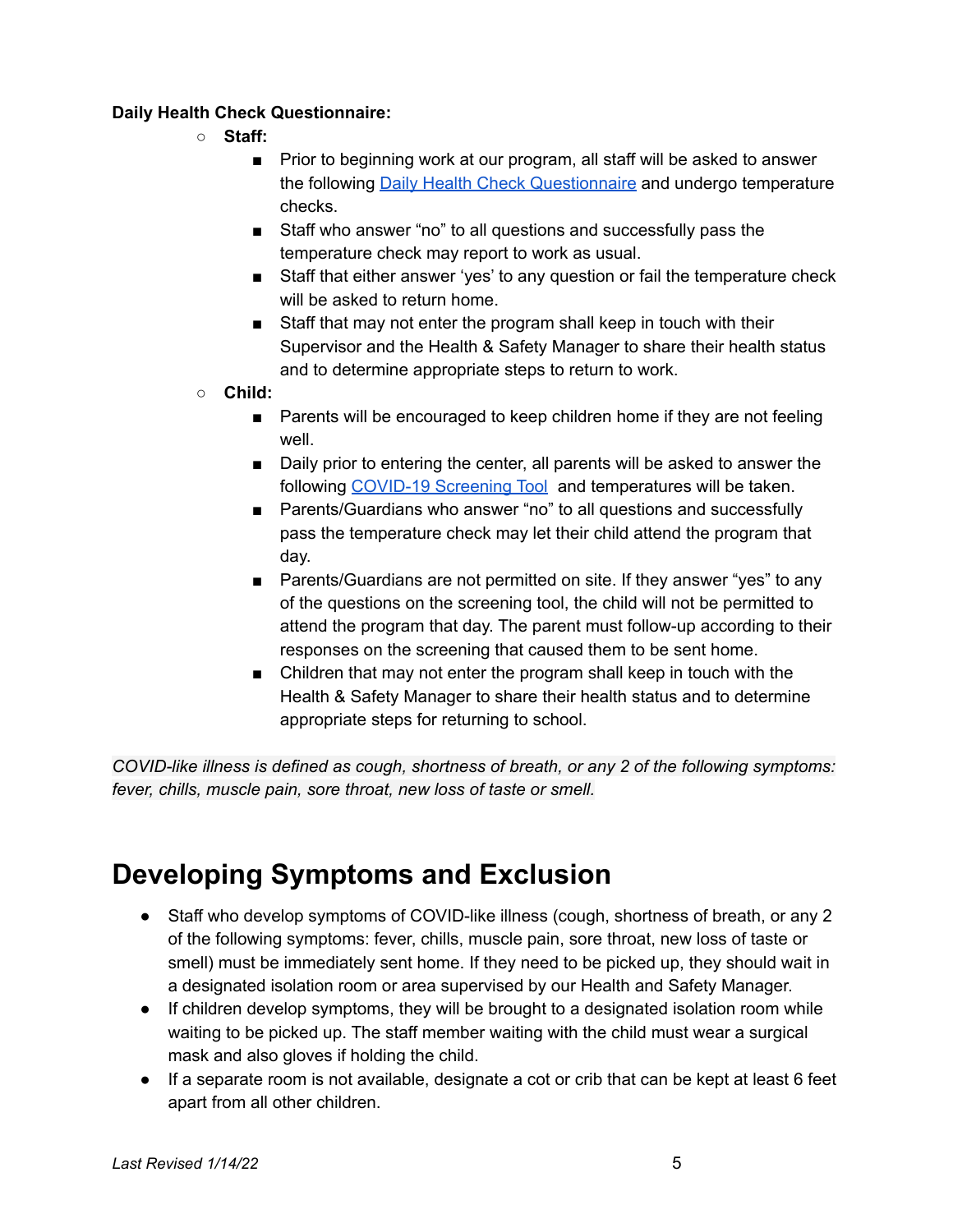- PDPH has [developed](https://www.phila.gov/documents/resources-for-child-care-and-summer-camp-operators-during-covid-19/) a sample letter to be given to caregivers explaining why the child is being dismissed and criteria for returning to the facility.
- If a child or staff member in a classroom has COVID-like illness:
	- They can return to school if:
		- Initial COVID-19 testing is negative and individual meets the center's normal criteria for return after an illness OR
		- A clinician has evaluated the child and documented an alternative diagnosis OR
		- For children who were not tested for COVID: All of the following are true:
			- 1. at least 10 days since the onset of symptoms AND
			- 2. until fever-free off anti-fever medications for 3 days AND
			- 3. symptoms are improving.
- If a child or staff member has a confirmed diagnosis of COVID-19:
	- Call the Philadelphia Department of Public Health at 215-685-6741 for further instructions.
	- All children and staff in the same classroom or who have come in close contact with (defined as greater than 10 minutes of interaction less than 6 feet away) quarantine at home for 14 days. Anyone who develops symptoms during that time should contact their healthcare provider to request testing.
	- $\circ$  In accordance with PDPH guidance, the COVID positive individual should remain home until all of the following are true:
		- 1. at least 10 days since the onset of symptoms AND
		- 2. until fever-free off anti-fever medications for 3 days AND
		- 3. symptoms are improving.

#### *Note: The COVID-19 positive individual does NOT need a repeat COVID test or a doctor's note in order to return to the center.*

Staff and Parents will be encouraged to talk to their own and their healthcare providers about their individual risk factors for COVID-19 and the risks of working at or attending a childcare facility.

The Lighthouse will ensure the facility has updated contact information for all staff and families and the ability to rapidly communicate information.

In the event that a child/staff is positive for COVID **or** has been exposed to COVID, we will adhere to our plan and immediately send the individual home. The classroom or office in which the child or staff was located will be shut down and undergo a deep clean. The positive case or exposure will then be reported to PDPH, DHS, and OCDEL.

*All staff and families will be notified using a sample letter that is provided by PDPH.*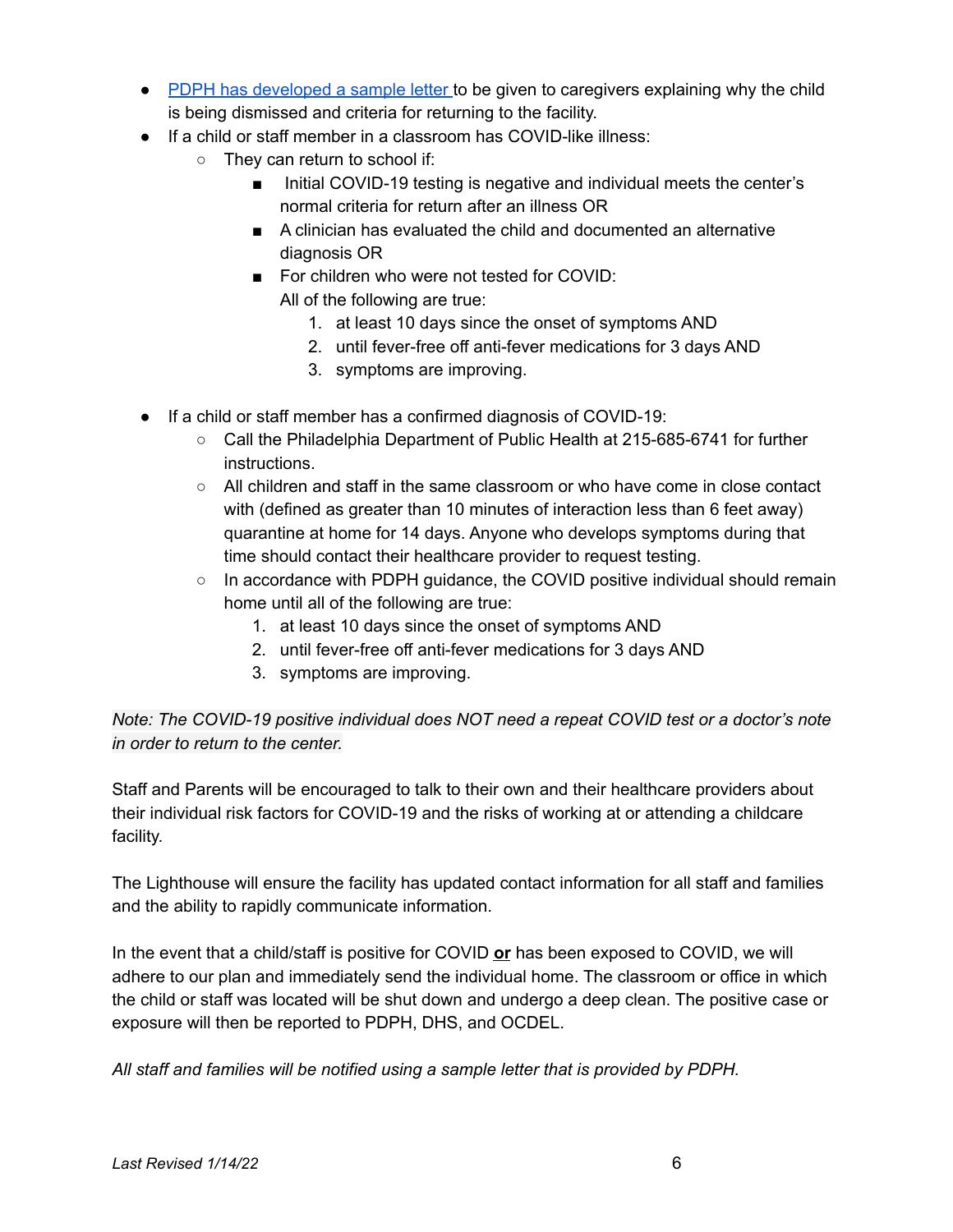*If you believe there was a COVID-19 case at your childcare center (child or staff), call the Philadelphia Department of Public Health at 215-685-6741 for further instructions. The Department will consult with you on management issues for your facility.*

*PDPH has [developed](https://drive.google.com/drive/folders/18W3jqCrNDe5Q2ttg7VeHX_LHMAqJcWX0) a sample letter to be given to caregivers explaining why the child is being dismissed and criteria for returning to the facility.*

#### **VISITOR PROTOCOL**

The following steps will be taken when visitors come on site. The Administrative Assistant and any other staff member covering their shift will be responsible for carrying out this [procedure](https://docs.google.com/document/d/1JE9CMegDz2g5OyAGkzR8kSiDRMt7BWfluGqw6wjwgBg/edit) as we receive visitors.

✔ **Masks:** ALL visitors and staff must wear a mask in order to enter

- ✔ **Temperature Checks:** Temperatures must be taken at their arrival to our facility. *If anyone has a temperature of 100.4F must be sent home.*
- ✔ **Social Distancing:** Markers are placed in the lobby floor for the purpose of practicing social distancing of 6ft when multiple staff and visitors arrive.
	- ✔ **Complete Screening Questionnaire:** Complete questionnaire for each visitor & staff to monitor temperature, symptoms and exposure.
- ✔ **Handwashing/Hand Sanitizing:** Inform visitors and staff about where they can wash their hands and point out the hand sanitizing stations.

#### **EVERYONE MUST CHECK INTO THE FRONT DESK AT ARRIVAL AND RE-ENTRY!**

\*Re-Entry is defined as returning after stepping out for a lunch break and/or visiting another facility, site, business, etc.

*Note: The receptionist area will have a plexiglass barrier in place upon receiving visitors and when attending parents. The Family Advocates will also have the plexiglass barriers in the offices when doing enrollment.*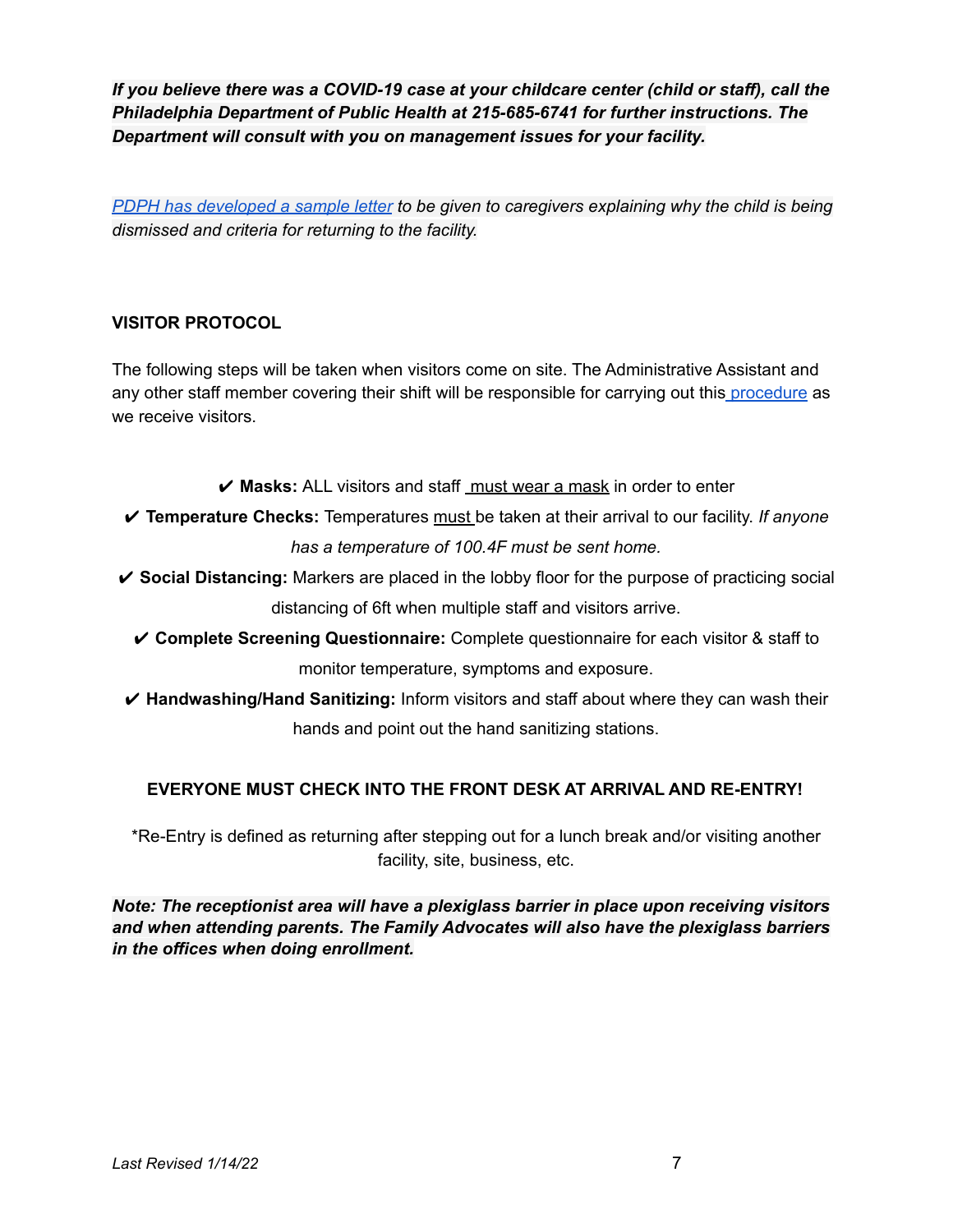# **Promote Social Distancing**

### **Family Style Classroom Environment**

- In order to limit the potential of exposure and ensure social distancing in the classrooms, no more than 10 children will be enrolled face-to-face in a classroom at a time. A classroom can have up to 20 children enrolled at a time but 10 students will be part of *Student A Group* and the other 10 children will be enrolled in *Student B Group.*
- It will not be possible to prevent young children and infants from coming in close contact with one another and their teachers. Lighthouse's goal is to limit the number of people in close contact in order to lower the risk of transmission.
- Lighthouse will ensure that classes include the same group of children each day, and that the same Teacher and Assistant Teacher remain with the same group each day.
- There will be no more than 25 people in a classroom (teachers plus students) at any one time.
- Space between cots will be increased to maximize the space between children. If space permits, cots will be placed at least 6 feet apart. Cots will be labeled with head and feet should 6ft cot spacing not be possible in order to ensure children are as far apart as possible.
- Nonessential visitors and volunteers will be limited to only Jumpstart. Plans are currently in process to conduct virtual lessons with Jumpstart students should their presence cause a classroom to go over the 25 people limit.
- Children will be limited from interacting with children from a different classroom. Classrooms will not be combined at any point for activities.
- All field trips and excursions including the use of public playgrounds will not be permitted.

#### **Center Environment**

- As much as possible, teachers will be with the same children daily.
- In order to minimize interactions, lunches/breaks will be staggered.
- Chairs in break rooms will be moved so that employees do not sit opposite or next to each other while eating.
- Signs are posted alerting employees to maintain distance and avoid eating near or across from each other
- Staff will stay in their designated work areas and cannot visit other coworkers offices or classrooms. They must not pass the door. Unless it is a family advocate, floater, or administration entering the classroom.
- No hugs, kisses or handshakes are permitted.
- Only Kitchen staff and their supervisors are permitted in the kitchen.
- Staff will not congregate to have lunch or socialize in the facility.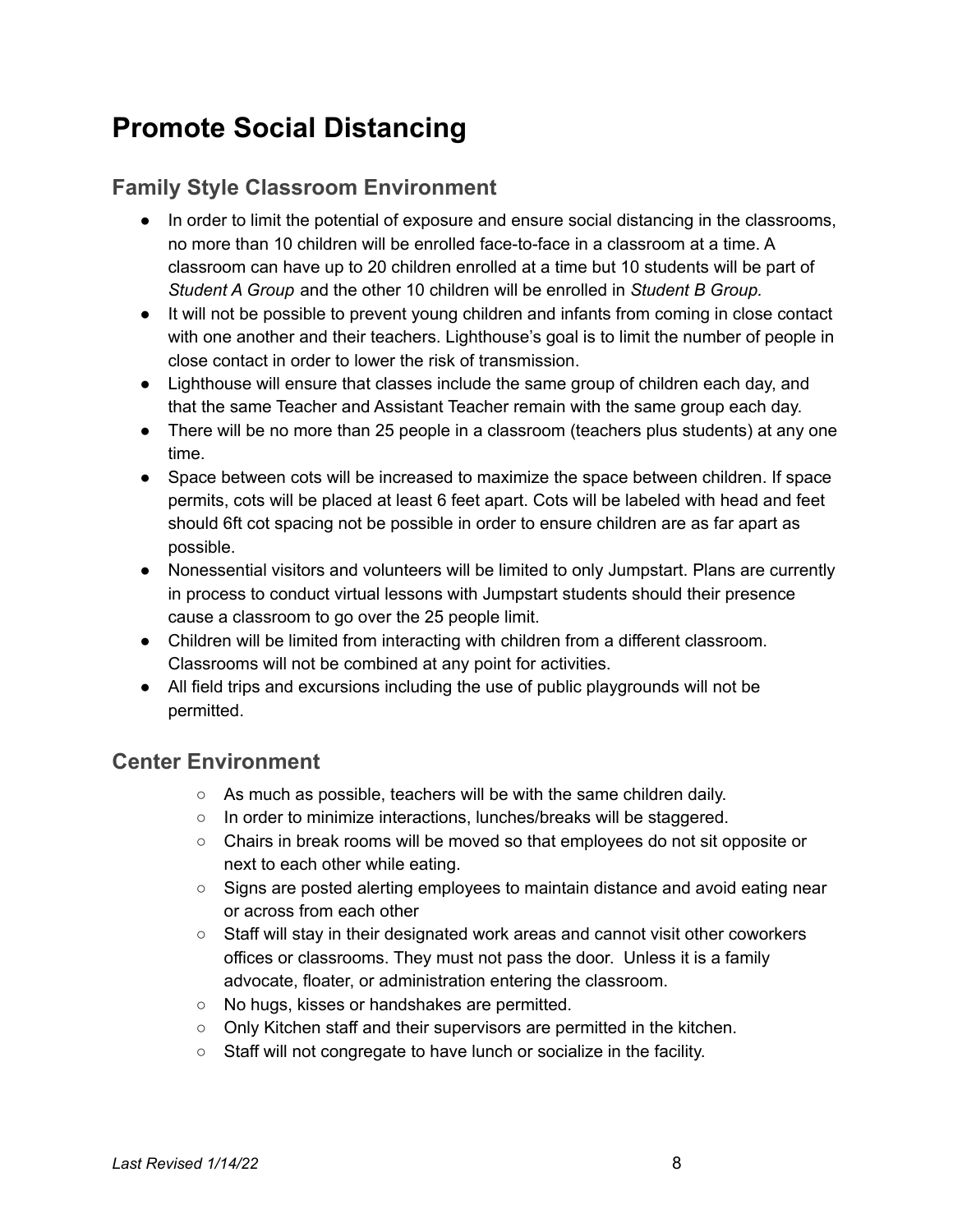- $\circ$  Only one staff member at a time is allowed at the copier machine and or laminating machine. Staff will practice social distancing of 6ft between each staff person. Machines must be wiped down after each use.
- All meetings will be conducted online or in an outdoor space with social distance.

### **Active Supervision**

Classroom ratios will continue to be 2:10. Classrooms with 10 children or less will still be required to have an additional adult in the classroom for support. That support person can be a volunteer as long as they have their clearances. At no time should they be left alone with a child. The Lighthouse will try their best to maintain the same teachers, children and supportive adults consistently the same daily to ensure the health and well being of everyone in the classroom. Per Active Supervision requirements, both Teacher and Assistant teacher (and any covering staff) will set up the environment so that they can supervise children and be accessible at all times, position themselves in the environment to prevent children from harm, frequently count children in their care (especially during transitions), listen for specific sounds or the absence of them, anticipate children's behavior, engage, and redirect. (ECLKC, 2020). Floaters will be available to provide coverage in the absence of a teacher. If a floater is unavailable, an Education Specialist or Family Advocate will step in for coverage needs. Since all staff will be trained on COVID-19 policies, they will be required to follow all health and safety practices implemented by The Lighthouse.

## **Drop-Off and Pick-Up Schedules & Procedures**

#### **EHS Schedule:**

- EHS pick-up and drop-off times are contingent upon the parent's schedule.
- Operating hours
	- Monday-Thursday 7am-5pm with cleaning 5pm-6pm

#### **Lehigh HS & PKC Schedule:**

\*2021-2022 all children will be returning to in-person learning

| Group        | Time          |
|--------------|---------------|
| All Children | 8:30am-2:45pm |

#### **Somerset OST Schedule**

| Group        | Time          |
|--------------|---------------|
| All Children | 3:00pm-6:00pm |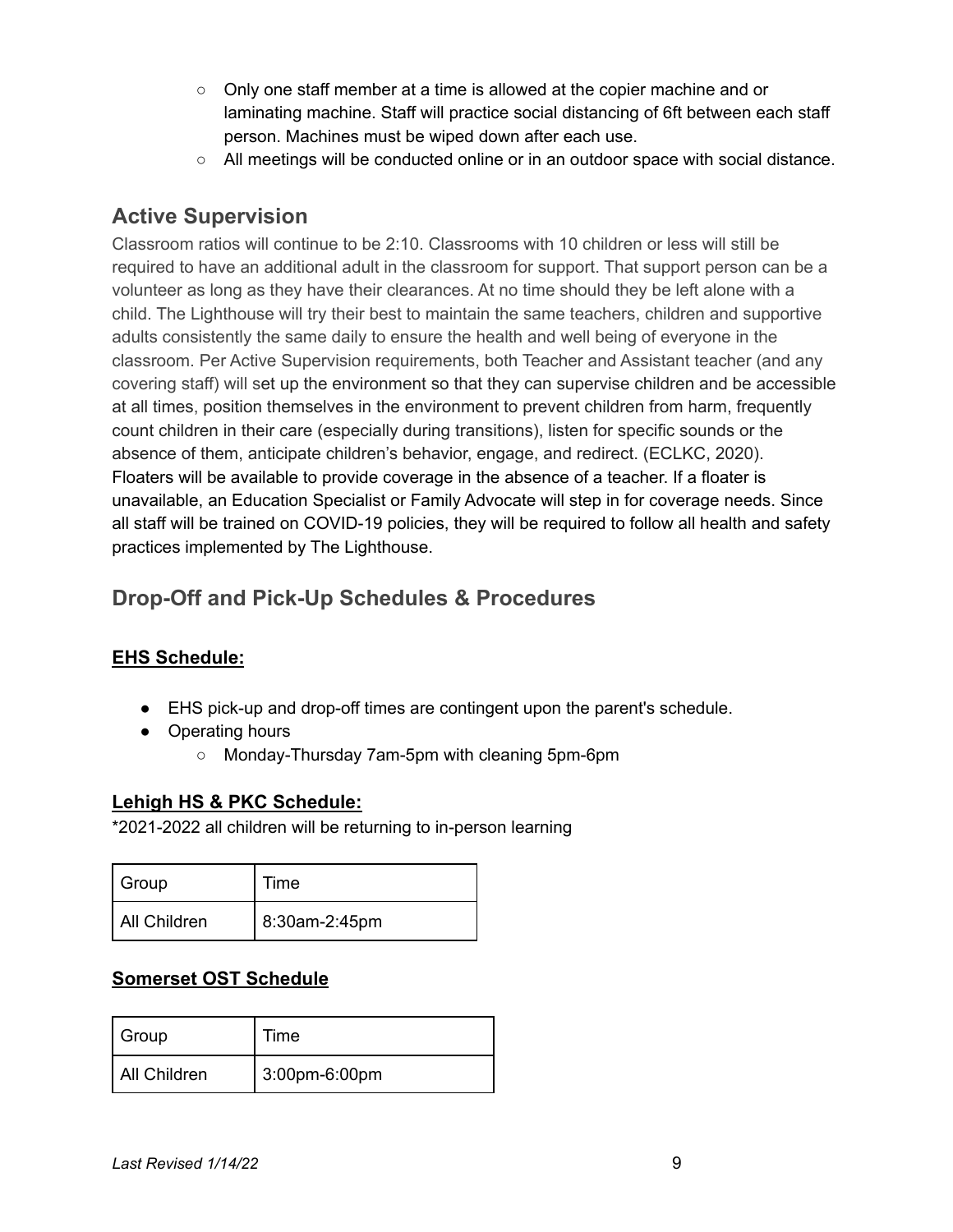#### **Drop-Off Procedure:**

Children will arrive between the hours of 8:30-9:00am and parents will have to have temperature checks in order to enter our facility. Parents will be directed to take their child(ren) to their classrooms for drop-off. Parents will **not** be permitted into the classroom. They must sign-in and complete the [COVID-19](https://drive.google.com/drive/folders/18W3jqCrNDe5Q2ttg7VeHX_LHMAqJcWX0) Screening Tool with the teacher assistant at the door.

**Pick Up Procedure:** During pick up, staff will be available at foyer with the sign-out sheets available for families to sign their child out. Family Advocates will be available to assist in getting the child from the classroom to be dismissed.

*If we run into any technical difficulties, [COVID-19](https://drive.google.com/drive/folders/18W3jqCrNDe5Q2ttg7VeHX_LHMAqJcWX0) Screening Tool and Sign-in Sheets will be available to complete on paper. Families are encouraged to have the same parent or designated person drop off and pick up the child every day.*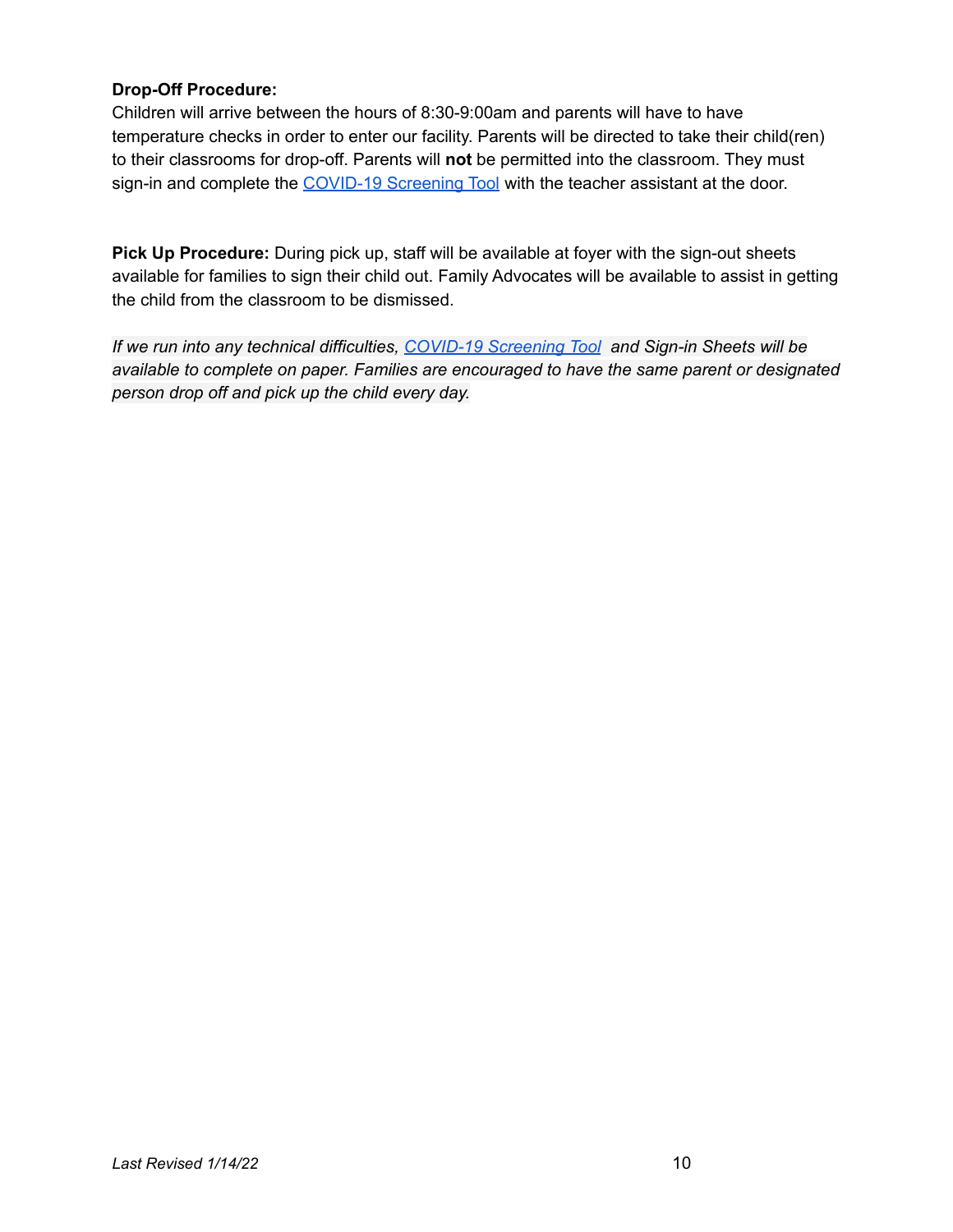### **SY 2020/2021 HS/PKC Program Model**

Split classrooms for the entire year **based on parent preference.**

| <b>Head Start</b> | <b>Monday</b>               | Tuesday      | Wednesday                         | <b>Thursday</b>             | Friday |
|-------------------|-----------------------------|--------------|-----------------------------------|-----------------------------|--------|
|                   | All Children   Face-to-Face | Face-to-Face | l Face-to-Face<br>(Deep Cleaning) | Face-to-Face   Face-to-Face |        |

### **SY 2020/2021 NSCA-EHS Program Model**

Split classrooms for the entire year **based on parent preference.**

| <b>Groups</b> | <b>Monday</b> | Tuesday      | Wednesday                       | Thursday     | Friday       |
|---------------|---------------|--------------|---------------------------------|--------------|--------------|
| AII EHS       | Face-to-Face  | Face-to-Face | Face-to-Face<br>(Deep Cleaning) | Face-to-Face | Face-to-Face |

## **SY 2020/2021 OST Program Model**

| <b>Groups</b> | <b>Monday</b> | Tuesday                                                   | Wednesday | Thursday | Friday         |
|---------------|---------------|-----------------------------------------------------------|-----------|----------|----------------|
| After School  |               | Face-to-Face   Face-to-Face   Face-to-Face   Face-to-Face |           |          | I Face-to-Face |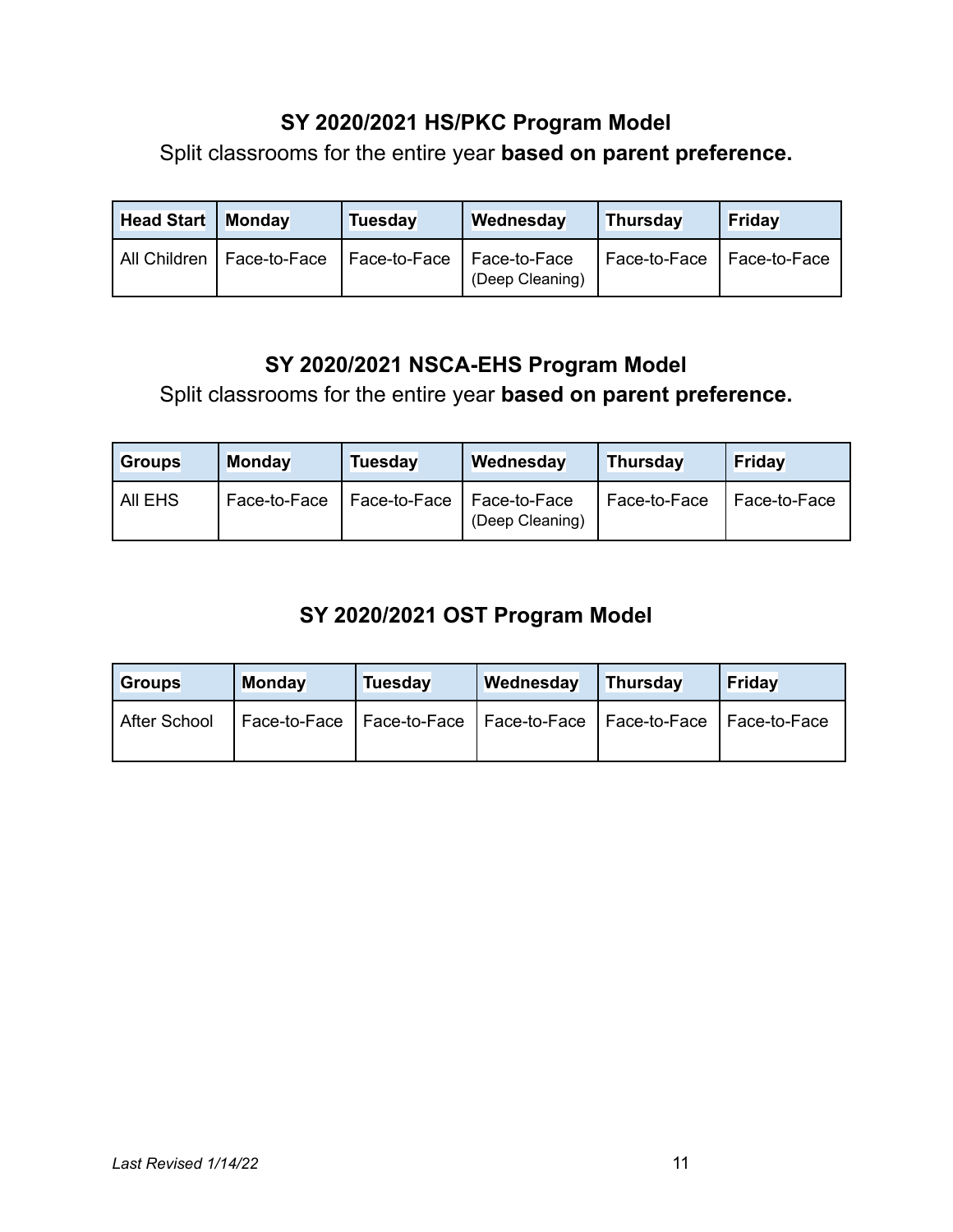# **Cleaning and Disinfection Efforts**

Daily Sanitizing and Disinfecting procedures is the responsibility of all staff. Specific tasks are delegated depending on who is utilizing the space. A checklist will be placed by the exit in every space to be used as a guide on how to clean the space before leaving it.

- Frequently touched surfaces will be disinfected daily. Including tables, chairs, doorknobs, light switches, remote controls, countertops, handles, desks, phones, keyboards, toilets, faucets, strollers, and sinks.
- Indoor play space equipment will be sprayed with EPA-approved disinfectant between usage by different classrooms of children.
- Toys will be set aside that need to be cleaned in a container marked "soiled toys" with soapy water and air dry before the next use.
- Toys that have been mouthed will be set aside until cleaned by someone wearing gloves and an EPA-approved disinfectant. Steps for disinfecting are found in the CDC [guidance.](https://www.cdc.gov/coronavirus/2019-ncov/community/schools-childcare/guidance-for-childcare.html#HandHygiene)
- All plush toys or toys that require laundering from the classroom will be removed. Sand and water tables will not be available to use.
- Each child's bedding and personal belongings will be kept separate, and stored in individually labeled bins, cubbies, or bags. Cots and mats will be labeled for each child and will be disinfected after each use.
- Art materials will be placed in individually labeled zip lock bags to limit the sharing of items.
- We will use cleaning [products](https://www.epa.gov/pesticide-registration/list-n-disinfectants-use-against-sars-cov-2-covid-19) that are EPA-approved for use against COVID-19. All cleaning products will be stored securely and out of reach of children.

#### **Cleaning/Disinfecting after a COVID or COVID-like illness:**

- Close off areas used by the person who is sick.
- $\circ$  Open outside doors and windows to increase air circulation in the areas.
- $\circ$  Clean and disinfect all areas used by the person who is sick, such as classroom, offices, bathrooms, and common areas.
- $\circ$  Clean and disinfect surfaces in your isolation room or area and in the classroom the sick child or staff members are in after the sick child or staff member has gone home.

# **Promote Healthy Habits**

### **Promoting Hygiene**

- Teachers will practice with children the proper procedure for covering coughs, sneezes, etc.
- Hand hygiene will be practiced at the following times:
	- $\circ$  Entry to the facility at handwashing stations or using hand sanitizer and after breaks.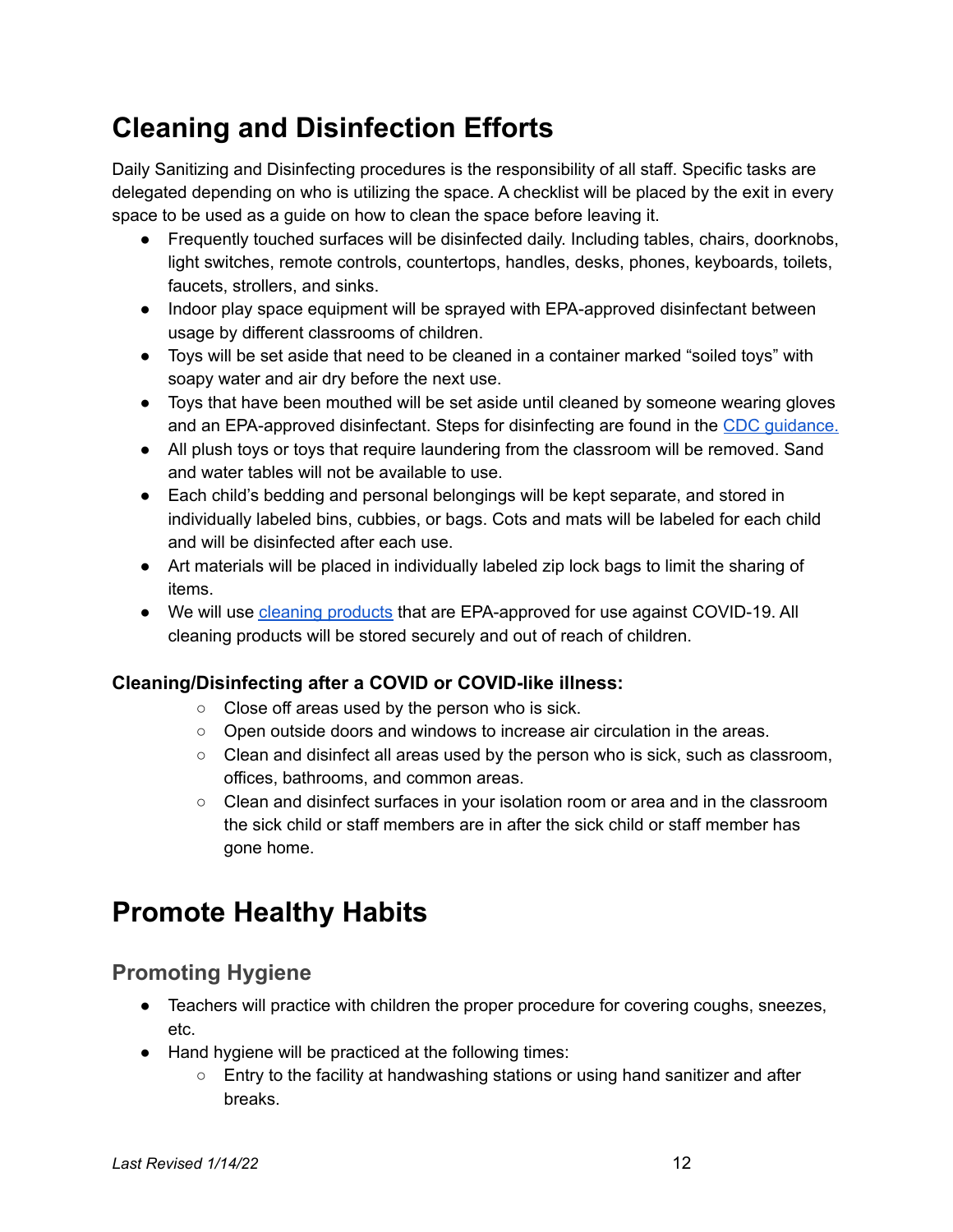- Before and after eating or assisting children with meals and bottles.
- Before and after preparing food, bottles, and drinks.
- Before and after medication administration.
- Before and after diapering.
- After using the toilet or helping a child use the bathroom.
- After coughing, sneezing, or blowing their nose.
- After playing outdoors.
- After coming in contact with bodily fluids.
- After handling garbage.
- All children and staff will perform hand hygiene by washing hands with soap and water for at least 20 seconds. Signs are posted at every sink with child-friendly pictures and guidance on how to properly wash hands.
- Hand Sanitizing stations are placed out of reach of children in commonly used areas for staff and/or visitors to use throughout the day.

## **Food Safety Procedures**

#### Meal Times (CACFP)

Children will be returning to Family Style eating as per Philadelphia School District guidelines. Teachers will oversee this to ensure children are following safe, hygienic practices.

- Children may not bring food from home. Healthy meals are offered on-site.
- Sinks used for food preparation will not be used for any other purposes.
- Staff will ensure children wash hands prior to and immediately after eating.
- Staff will wash their hands before preparing food and after helping children to eat.
- Staff will wear gloves while preparing food/ bottles and feeding children or giving them bottles

### **How Staff will Promote Healthy Habits**

- Staff will not share their phone, devices or meal or utensils with one another or with children.
- Staff will be asked to follow exposure precautions outside of work such as social distancing with every activity they partake in (such as grocery shopping,getting gas, going to the post office, etc.).
- Staff understand and will be mindful of how their actions outside of the program can affect the health of children, families, and staff at the program.
- All office employees will be provided with disinfecting wipes and are required to keep their desk clean and disinfected.
- To facilitate the sanitation of the areas, offices and classrooms will be decluttered. All paperwork must be filed and spaces must be kept organized.
- At least once a day we will clean and disinfect surfaces frequently touched by multiple people this includes door handles, desks, phones, light switches, and faucets.